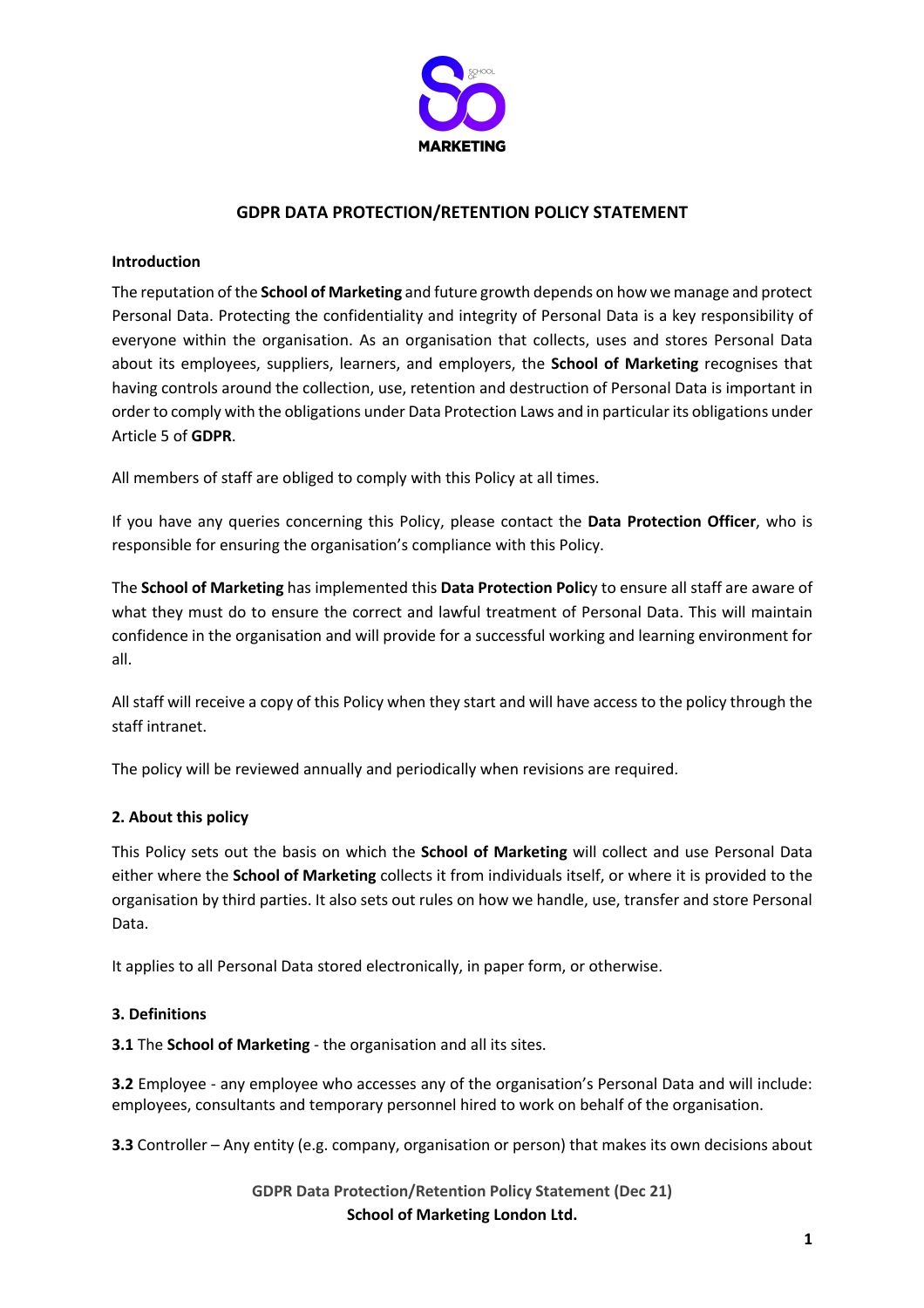

how it is going to collect and use Personal Data. A Controller is responsible for compliance with Data Protection Laws. The **School of Marketing** will be viewed as a Controller of Personal Data if it decides what Personal Data it is going to collect and how it will use it. It is the organisation itself which is the Controller and not individuals.

**3.4** Data Protection Laws – The **General Data Protection Regulation (Regulation (EU) 2016/679)** and all applicable laws relating to the collection and use of Personal Data and privacy and any applicable codes of practice issued by a regulator including in the UK, the **Data Protection Act 2018**.

**3.5 Data Protection Officer** – Our **Data Protection Officer** is **David Porter (Director of Product)** and can be contacted at: **david@schoolofmarketing.co.uk**

**3.6** ICO – the **Information Commissioner's Office** which is the UK's data protection regulator

**3.7** Individuals – living individuals who can be identified, *directly or indirectly*, from information that the **School of Marketing** has. For example, an individual could be identified directly by name, or indirectly by gender, job role and office location if you can use this information to work out who they are. Individuals include employees, learners, partner agencies, employers, contractors, visitors and potential learners.

**3.8** Personal Data – any information about an Individual which identifies them or allows them to be identified in conjunction with other information that is held. It includes information of this type, even if used in a business context. Personal data is defined broadly and covers things such as name, address, email address (including in a business context, email addresses of Individuals in companies such as firstname.surname@organisation.com), IP address and also more sensitive types of data such as trade union membership, genetic data and religious beliefs. These more sensitive types of data are called "Special Categories of Personal Data". Special Categories of Personal Data are given extra protection by Data Protection Laws.

**3.9** Processor – any entity (e.g. company, organisation or person) which accesses or uses Personal Data on the instruction of a Controller. A Processor is a third party that processes Personal Data on behalf of the Controller. This is usually as a result of the outsourcing of a service by the Controller or the provision of services by the Processor which involve access to or use of Personal Data. Examples include: where software support for a system, which contains Personal Data, is provided by someone outside the business; cloud arrangements; and mail fulfilment services.

**3.10** Special Categories of Personal Data – Personal Data that reveals a person's racial or ethnic origin, political opinions, religious or philosophical beliefs, trade union membership, genetic data (i.e. information about their inherited or acquired genetic characteristics), biometric data (i.e. information about their physical, physiological or behavioural characteristics such as facial images and fingerprints), physical or mental health, sexual life or sexual orientation and criminal record. Special Categories of Personal Data are subject to additional controls in comparison to ordinary Personal Data.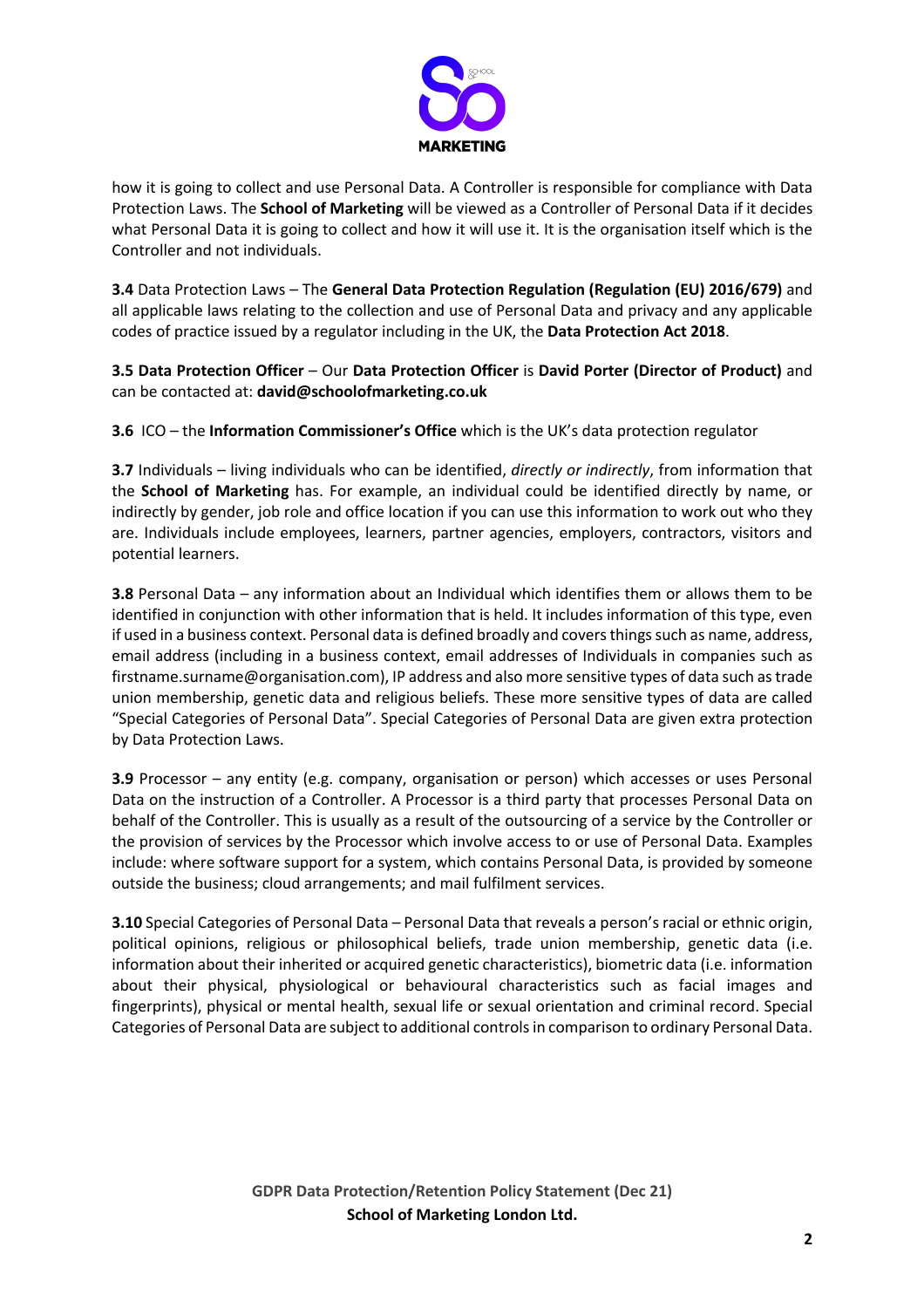

## **4. The School of Marketing General Obligations**

**4.1** All employees must comply with this policy.

**4.2** All employees must ensure that they keep confidential all Personal Data that they collect, store, use and come into contact with during the performance of their duties.

**4.3** Employees must not release or disclose any Personal Data outside the organisation and inside the organisation not authorised to access the Personal Data, without specific authorisation from the Finance Director, their manager or the **Data Protection Officer**. This includes by phone calls or email.

**4.4** Employees must take all steps to ensure there is no unauthorised access to Personal Data whether by other employees who are not authorised to see such Personal Data or by people outside the organisation

# **5. Data Protection Principles**

It is necessary for the **School of Marketing** to collect and process data on our learners and staff. The **School of Marketing** will strive to observe the law in all aspects of handling data and will only use data for legitimate purposes.

The **School of Marketing** will also strive to maintain the following due care in processing data. The **School of Marketing** will ensure data is timely, accurate, secure and confidential.

All staff at the **School of Marketing** are made aware that handling personal data is a sensitive issue and will not disclose data without the consent of the data subject or as a legal or operational requirement. Where data is disclosed to other agencies a contract exists for the transfer of this data and transactions always take place in good faith.

The **School of Marketing** subscribes to the eight principles of good practice:

- 1. Data is fairly and lawfully processed
- 2. Data is processed for limited purposes
- 3. Data is adequate, relevant and not excessive
- 4. Data is accurate
- 5. Data is not kept longer than necessary
- 6. Data is processed in accordance with data subject's rights
- 7. Data is secure
- 8. Data is not transferred to countries without adequate protection

## **6. Lawful Use of Personal Data**

**6.1** In order to collect and/or use Personal Data lawfully the **School of Marketing** needs to be able to show that its use meets one of a number of legal grounds.

**6.2** In addition when the **School of Marketing** collects and/or uses Special Categories of Personal Data, the **School of Marketing** has to show that one of a number of additional conditions is met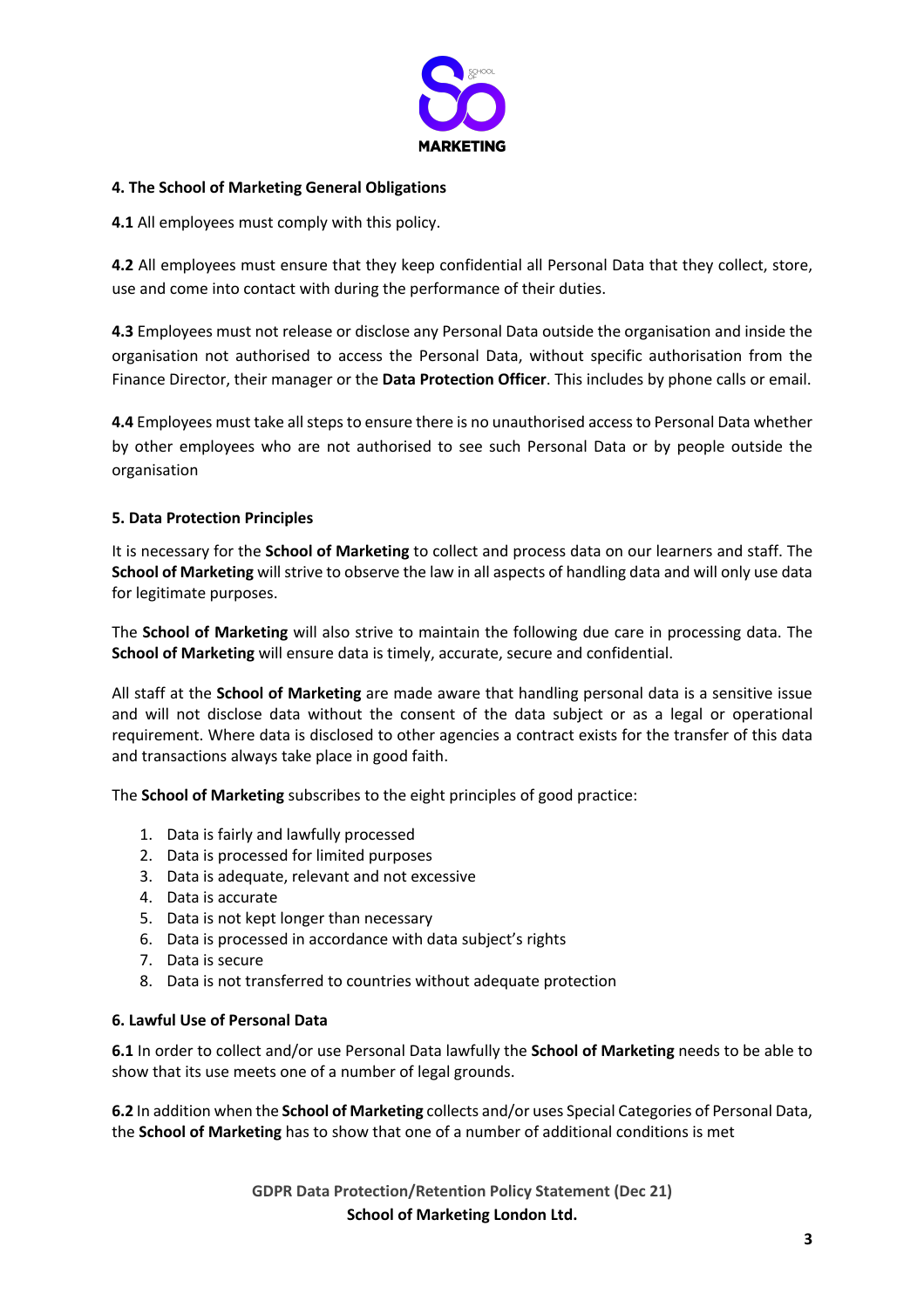

**6.3** The **School of Marketing** has assessed how it uses Personal Data and how it complies with the obligations set out in paragraphs **6.1** and **6.2**. If the **School of Marketing** changes how it uses Personal Data, the organisation needs to update this record and may also need to notify Individuals about the change. If the **School of Marketing** therefore intends to change how we use Personal Data at any point they must notify the **Data Protection Officer** who will decide whether their intended use requires amendments to be made and any other controls which need to apply.

### **- Data is fairly and lawfully processed**

*The School of Marketing needs to collect certain information about our students and staff. We collect only information we need to and we are registered with the Data Commissioner to keep this information. We process this information for business needs and this is done fairly and without prejudice using software and manual systems we are licensed to use. We will not share our information with other agencies unless we are licensed to do this or we have specifically requested permission from the data subject.*

#### **- Data is processed for limited purposes**

*We only collect the minimum amount of information that is required. We then only use this information for the purpose it was collected for. We are registered with the Data Commissioner to process certain information for specific purposes.*

#### **- Data is adequate, relevant and not excessive**

*We only collect the minimum amount of information that is required. This information is required to allow us to support our staff and customers.*

#### **- Data is accurate**

*We try to ensure that data is kept accurate and where data subjects information changes we update our information as soon as we can. We will make changes to the data as soon as we are notified it is inaccurate.*

#### **- Data is not kept longer than necessary**

*We are obliged by legislation to keep information collected for certain timescales. Where possible we archive older data where it is accessible but secure. Once data is deemed to be no longer required it is destroyed by a method appropriate to how it is held, this is done securely and confidentially.*

## **- Data is processed in accordance with data subject's rights**

*Data is maintained confidentiality and all work carried out on or with the data is bound by the basic principles of this policy.*

#### **- Data is secure**

*Data is kept in secure areas and access to data is limited to those who need to use it as a requirement of their work. Electronic data is held securely with password access. Paper based information is filed in a secure manner and wherever practicable in locked rooms and/or cupboards.*

## **- Data is not transferred to countries without adequate protection**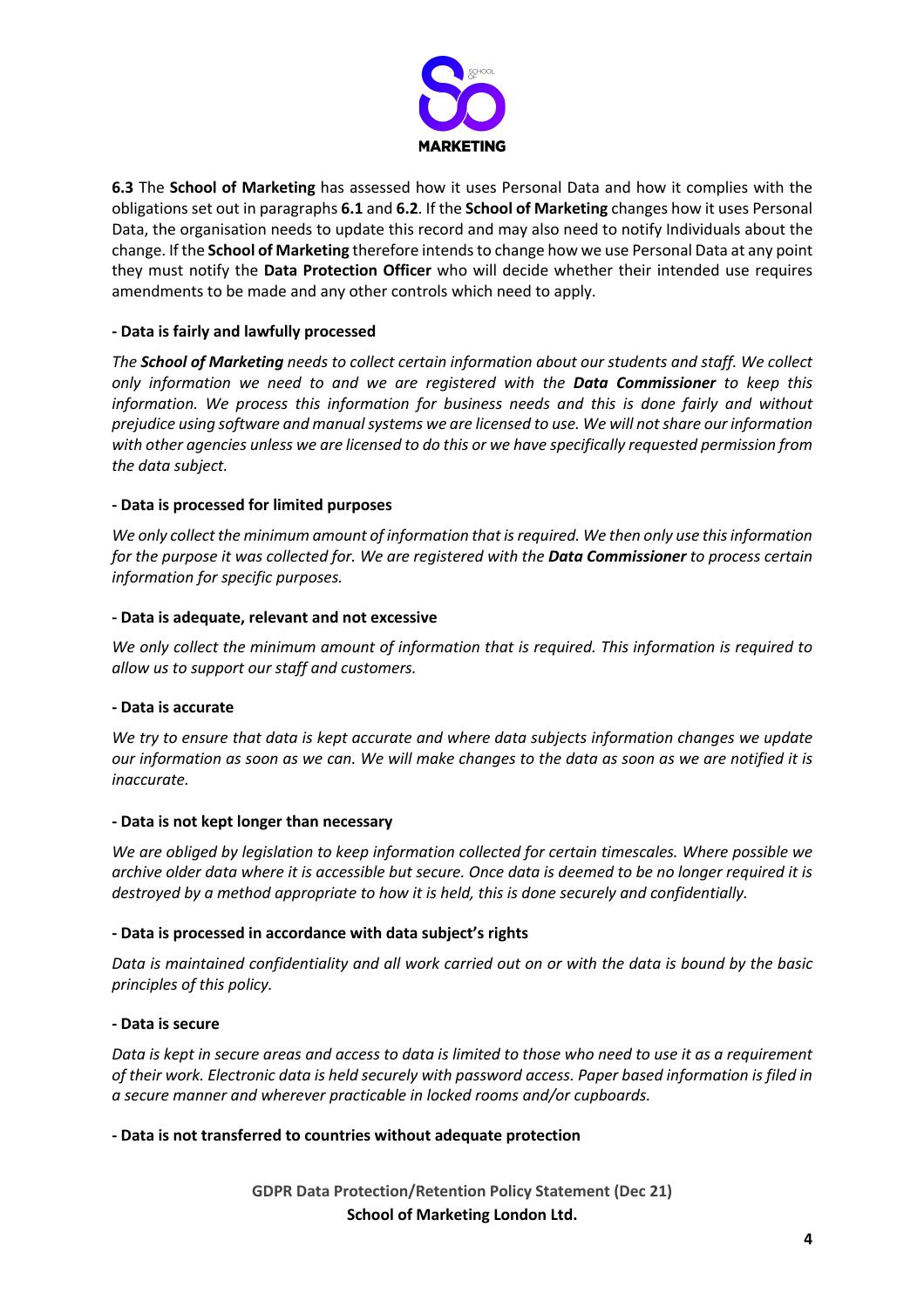

*Data is kept in secure areas and access to data is limited to those who need to use it as a requirement of their work. Electronic data is held securely with password access. Paper based information is filed in a secure manner and wherever practicable in locked rooms and/or cupboards.*

# **7. Privacy Notices**

**7.1** Where the **School of Marketing** collects Personal Data directly from Individuals, the organisation will inform them about how the **School of Marketing** uses their Personal Data. This is in a privacy notice.

**7.2** If the **School of Marketing** receives Personal Data about an Individual from other sources, the **School of Marketing** will provide the Individual with a privacy notice about how the **School of Marketing** will use their Personal Data. This will be provided as soon as reasonably possible and in any event within one month. Apprenticeship Commitment and Learning Plan seeks consent about the information that is stored and will be used and how contact is made with the learner.

**7.3** If the **School of Marketing** changes how it uses Personal Data, the organisation may need to notify Individuals about the change. If a **School of Marketing** employee therefore intends to change how they use Personal Data please notify the **Data Protection Officer** who will decide whether the intended use requires amendments to be made to the privacy notices and any other controls which need to apply.

## **8. Data Quality – ensuring the use of accurate, up to date and relevant personal data**

**8.1 Data Protection Laws** require that the **School of Marketing** only collects and processes Personal Data to the extent that it is required for the specific purpose(s) notified to the Individual in a privacy notice. The **School of Marketing** is also required to ensure that the Personal Data held is accurate and kept up to date.

**8.2** All employees that collect and record Personal Data shall ensure that the Personal Data is recorded accurately, is kept up to date and shall also ensure that they limit the collection and recording of Personal Data to that which is adequate, relevant and limited to what is necessary in relation to the purpose for which it is collected and used.

**8.3** All employees that obtain Personal Data from sources outside the organisation shall take reasonable steps to ensure that the Personal Data is recorded accurately, is up to date and limited to that which is adequate, relevant and limited to what is necessary in relation to the purpose for which it is collected and used. This does not require employees to independently check the Personal Data obtained.

**8.4** In order to maintain the quality of Personal Data, all employees that access Personal Data shall ensure that they review, maintain and update it to ensure that it remains accurate, up to date, adequate, relevant and limited to what is necessary in relation to the purpose for which it is collected and used. Please note that this does not apply to Personal Data which the **School of Marketing** must keep in its original form (e.g. for legal reasons or that which is relevant to an investigation).

**8.5** The **School of Marketing** recognises the importance of ensuring that Personal Data is amended, rectified, erased or its use restricted where this is appropriate under Data Protection Laws. Any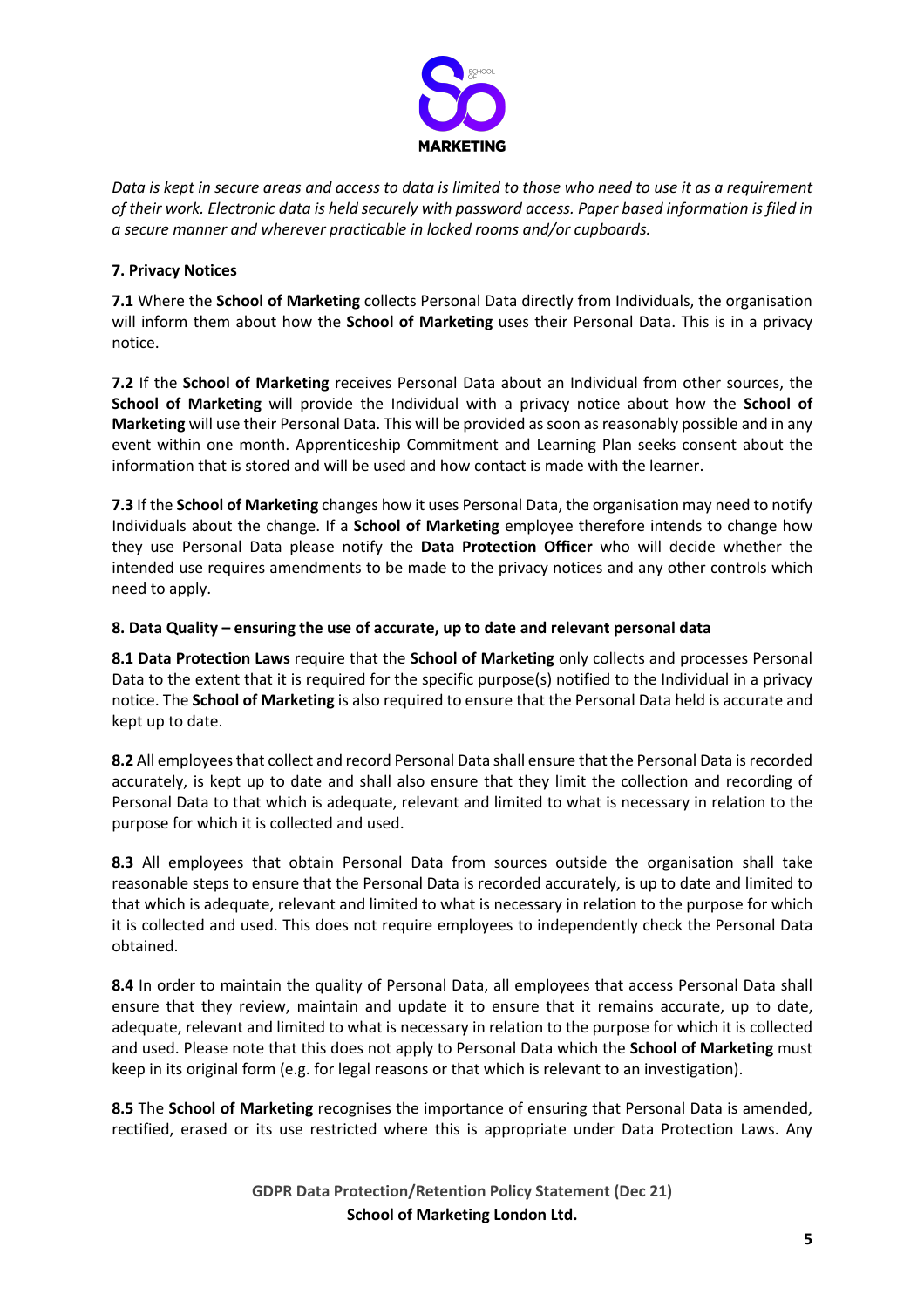

request from an individual for the amendment, rectification, erasure or restriction of the use of their Personal Data should be referred to the **Data Protection Officer**.

# **9. Retention**

**9.1 Data Protection Laws** require that the **School of Marketing** does not keep Personal Data longer than is necessary for the purpose or purposes for which the **School of Marketing** collected it.

**9.2** The **School of Marketing** has assessed the types of Personal Data that it holds and the purposes it uses it for and has set retention periods for the different types of Personal Data processed by the **School of Marketing**, the reasons for those retention periods and how the organisation securely deletes Personal Data at the end of those periods.

**9.3** If employees feel that a particular item of Personal Data needs to be kept for more or less time than the retention period, for example because there is a requirement of law, or if an employee has any questions about this Policy or Personal Data retention practices, they should contact the **Data Protection Officer** for guidance.

## **10. Data Security**

**10.1** The **School of Marketing** takes information security very seriously and has measures against unlawful or unauthorised processing of Personal Data and against accidental loss of, or damage to, Personal Data. The organisation has in place procedures and technologies to maintain the security of all Personal Data.

## **11. Data Breach**

**11.1** Whilst the **School of Marketing** takes information security seriously, it is possible that a security breach could happen which may result in the unauthorised loss of, access to, deletion of, or alteration of Personal Data. If this happens there will be a Personal Data breach and employees must comply with the **School of Marketing** Data Breach Notification process and complete **Appendix 1**.

Please familiarise yourself with it as it contains important obligations which employees need to comply with in the event of Personal Data breaches.

**11.2** Personal Data breach is defined as any failure to keep Personal Data secure, which leads to the accidental or unlawful loss (including loss of access to), destruction, alteration or unauthorised disclosure of Personal Data. Whilst most Personal Data breaches happen as a result of action taken by a third party, they can also occur as a result of something someone internal does.

**11.3** There are three main types of Personal Data breach which are as follows:

**11.3.1 Confidentiality breach** - where there is unauthorised or accidental disclosure of, or access to, Personal Data e.g. hacking, accessing internal systems that an employee is not authorised to access, accessing Personal Data stored on a lost laptop, phone or other device, people "blagging" access to Personal Data they have no right to access, putting the wrong letter in the wrong envelope, sending an email to the wrong learner, or disclosing information over the phone to the wrong person.

**11.3.2 Availability breach** - where there is an accidental or unauthorised loss of access to, or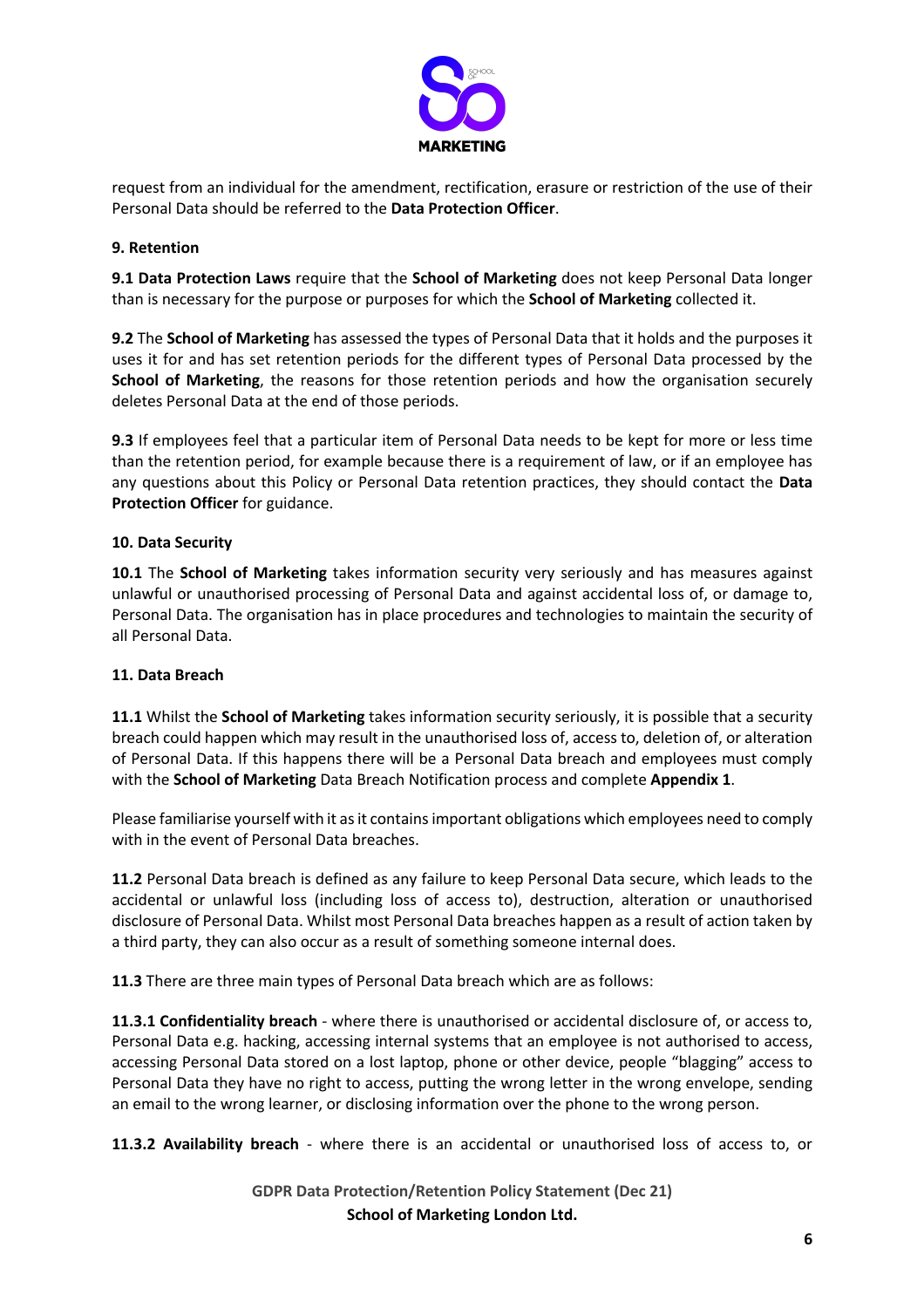

destruction of, Personal Data e.g. loss of a memory stick, laptop or device, infection of systems by ransomware, deleting Personal Data in error, loss of access to Personal Data stored on systems or inability to restore access to Personal Data from backup.

**11.3.3 Integrity breach** - where there is an unauthorised or accidental alteration of Personal Data.

**Breaches of data which could be damaging to the business:**

- I. **Public Data breach -** information intended for public use or information that can be made public without any negative impact.
- II. **Internal Data breach -** information regarding the day to day operation of the business which is primarily for staff use but may be useful for a 3rd party.
- III. **Confidential Data breach -** information about the business (capital/financial/intellectual) that people within the business only need to know as part of their job role.
- IV. **Highly Confidential data breach -** information that will cause significant damage to the business and reputation or would lead to a breach of the **Data Protection Act**.

## **12. What you should do in the event of a security breach**

**12.1** Report immediately to the **Finance Director** and **Data Protection Officer.**

**12.2** Complete **Appendix 1** and send it to the **Finance Director** and **Data Protection Officer** within 24 hours.

#### **13. Individuals' rights**

#### **13.1. Subject Access Requests**

**13.1.1** Individuals have the right under the **GDPR** to ask the **School of Marketing** to confirm what Personal Data they hold in relation to them and provide them with the data. This is not a new right but additional information has to be provided and the timescale for providing it has been reduced from 40 days to one month (with a possible extension if it is a complex request). In addition, you will no longer be able to charge a fee for complying with the request.

**13.1.2 Subject Access Requests** are becoming more and more common and are often made in the context of a dispute which means that it is crucial that they are handled appropriately to avoid a complaint being made to the ICO.

## **13.2 Right of Erasure (Right to be Forgotten)**

**13.2.1** This is a limited right for individuals to request the erasure of Personal Data concerning them where:

**13.2.2** The use of the Personal Data is no longer necessary.

**13.2.3** Their consent is withdrawn and there is no other legal ground for the processing.

**13.2.4** The individual objects to the processing and there are no overriding legitimate grounds for the processing.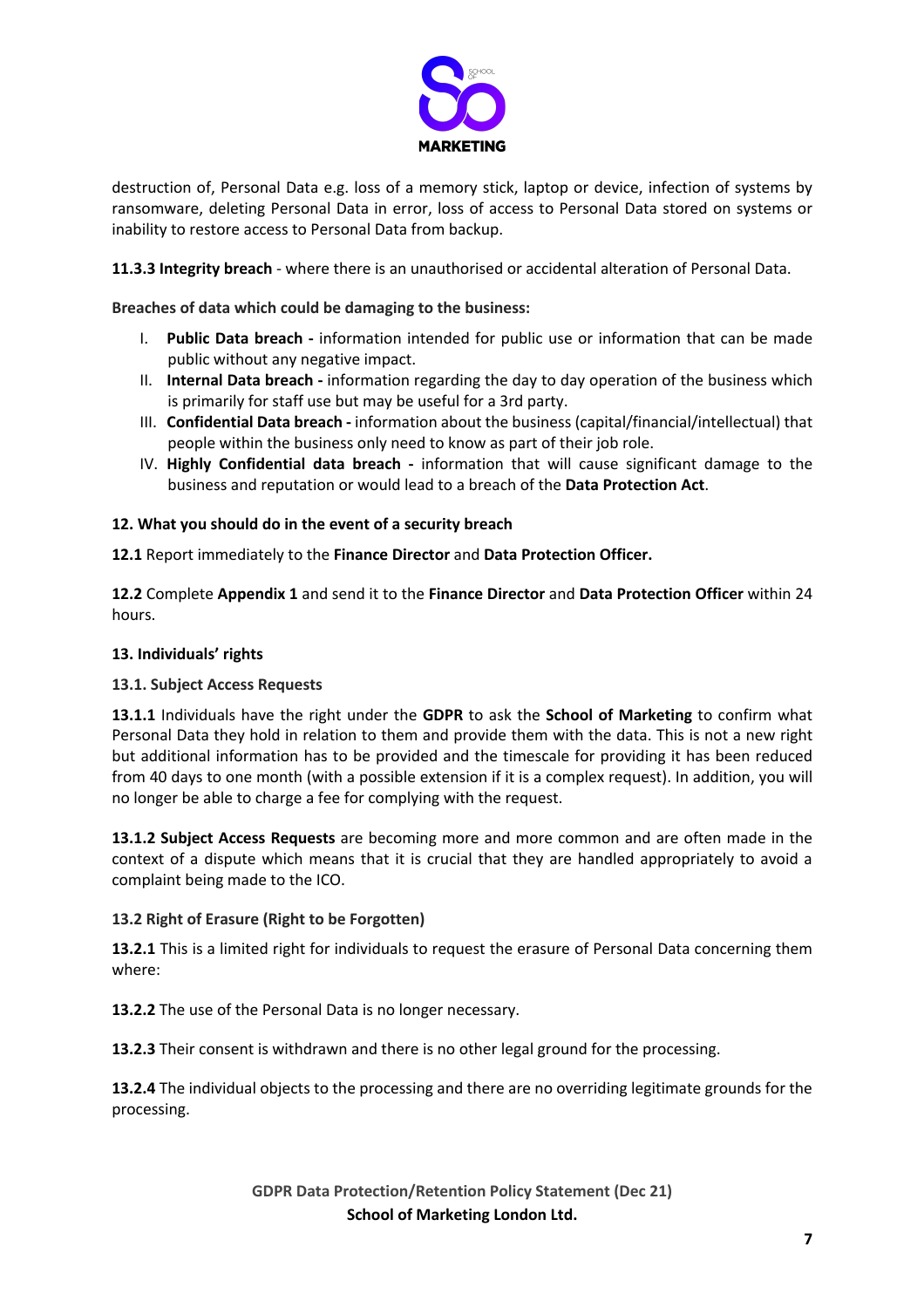

**13.2.5** The Personal Data has been unlawfully processed.

**13.2.6** The Personal Data has to be erased for compliance with a legal obligation.

**13.2.7** In a marketing context, where Personal Data is collected and processed for direct marketing purposes, the individual has a right to object to processing at any time. Where the individual objects, the Personal Data must not be processed for such purposes.

### **13.3 Right of Data Portability**

**13.3.1** An individual has the right to request that data concerning them is provided to them in a structured, commonly used and machine-readable format where:

**13.3.2** The processing is based on consent or on a contract; and

**13.3.3** The processing is carried out by automated means

**13.3.4** This right isn't the same as subject access and is intended to give individuals a subset of their data.

### **13.4 The Right of Rectification and Restriction**

**13.4.1** Individuals are also given the right to request that any Personal Data is rectified if inaccurate and to have use of their Personal Data restricted to particular purposes in certain circumstances.

**13.4.2** The **School of Marketing** will use all Personal Data in accordance with the rights given to Individuals' under Data Protection Laws and will ensure that it allows Individuals to exercise their rights in accordance with the data protection principles.

#### **14. Data Protection Impact Assessments (DPIA)**

**14.1** The **GDPR** introduced a new requirement to carry out a risk assessment in relation to the use of Personal Data for a new service, product or process. This must be done prior to the processing via a **Data Protection Impact Assessment (DPIA)**. A **DPIA** should be started early in the design of processing operations. A **DPIA** is an assessment of issues affecting Personal Data which need to be considered before a new product/service/process is rolled out. The process is designed to:

**14.1.1** Describe the collection and use of Personal Data.

**14.1.2** Assess its necessity and its proportionality in relation to the purposes 14.1.3. Assess the risks to the rights and freedoms of individuals.

**14.1.4** Assess the measures to address the risks.

#### **15. Transferring personal data to a country outside the EEA**

**15.1 Data Protection Laws** impose strict controls on Personal Data being transferred outside the **EEA.** Transfer includes sending Personal Data outside the **EEA** but also includes storage of Personal Data or access to it outside the **EEA**.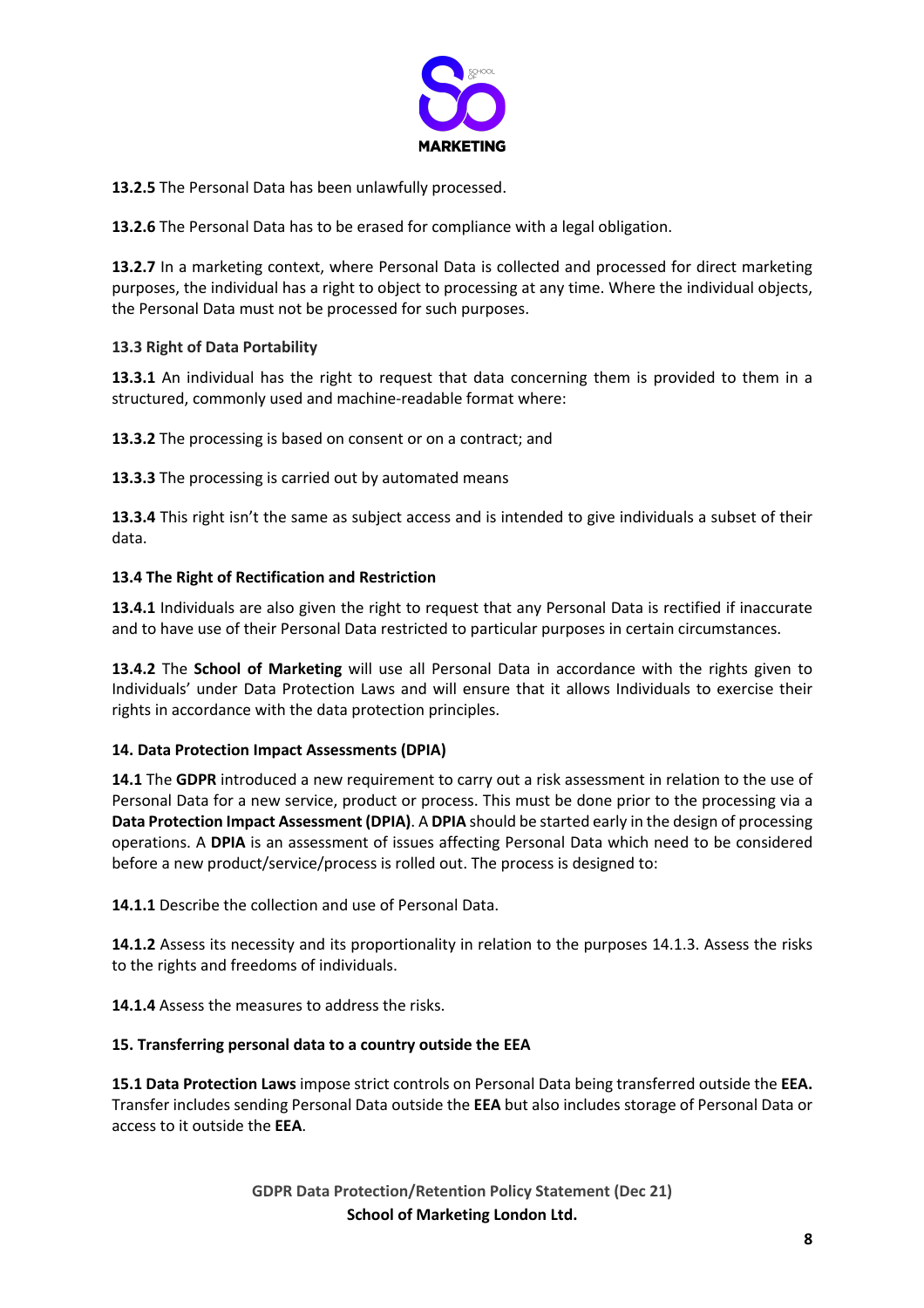

15.2 So that the **School of Marketing** can ensure it is compliant with **Data Protection Laws**, employees must not export Personal Data unless it has been approved by the **Data Protection Officer**.

### **16. Your Rights**

#### **Access**

You have a right to request to view any information held by any organisation about you. All learners and/or employees have the right to view their data files whether electronically held or paper based. In the first instance you contact the **Finance Director** or **Data Protection Officer**. A **School of Marketing** representative will write back confirming receipt of the form and detailing when and where you can view the data in accordance with the timeframes set out. This in no way affects your rights.

### **Confidentiality**

Personal Data is kept as confidentially as possible and all records are kept secure. The nature of all conversations is considered confidential unless there is a legal need for another party to know the information. If you feel that your confidentially has been breached, then you should contact the **Finance Director** or **Data Protection Officer** to investigate the matter.

#### **Appeals**

You have the right to appeal about how your data is being used. This appeal should in the first instance be raised via the Complaints procedure.

| Description of the data breach                        |  |
|-------------------------------------------------------|--|
| Time & date data breach was<br>identified and by whom |  |
| Name and role of person reporting<br>the data breach  |  |
| <b>Contact details</b>                                |  |

# **Appendix 1: Data Incident Report Form**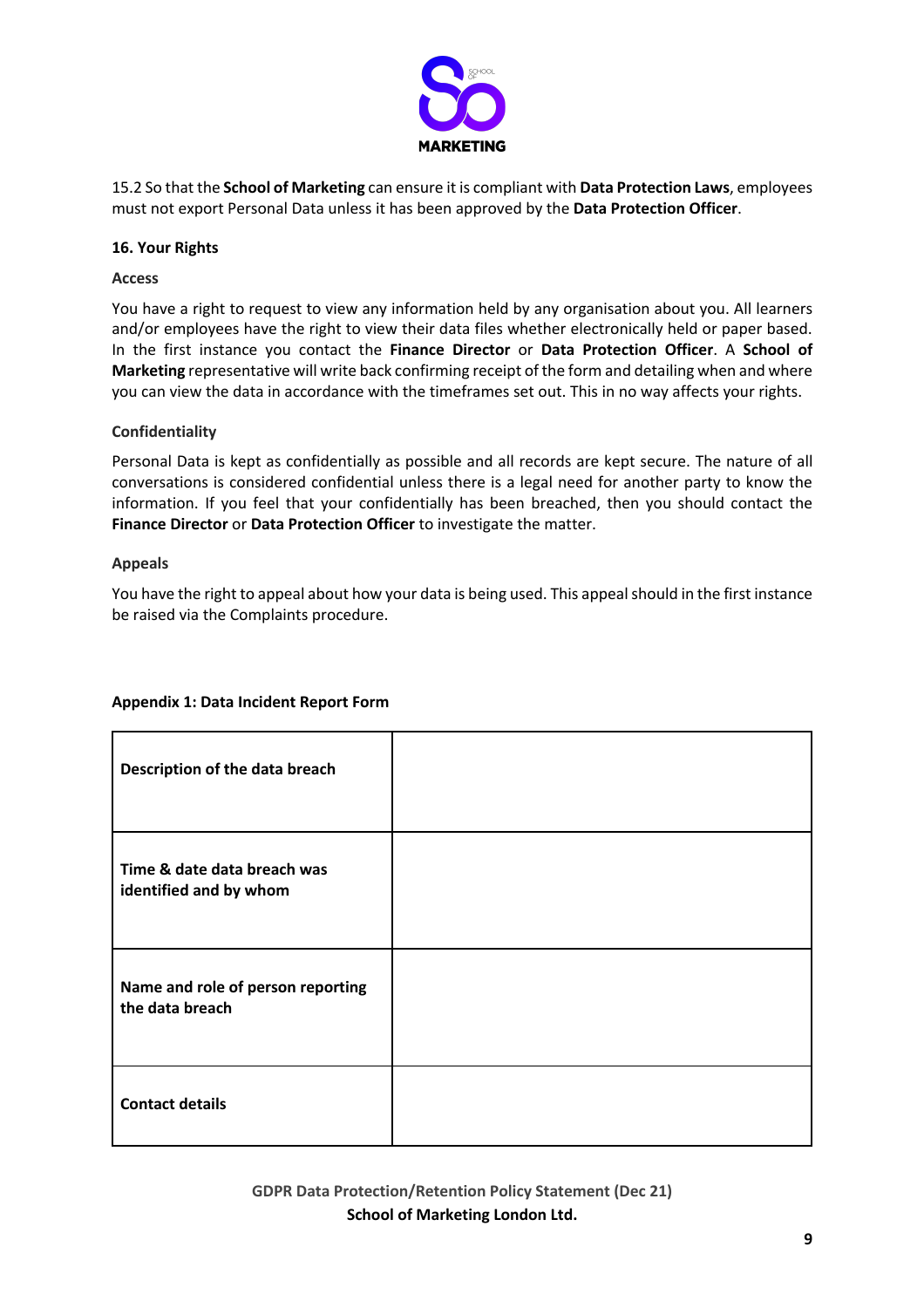

| <b>Classification of breach (Personal</b><br><b>Data/Business Sensitive)</b> |  |
|------------------------------------------------------------------------------|--|
| <b>Volume of data involved</b>                                               |  |
| <b>Breach contained or on-going</b>                                          |  |
| If on-going what actions are being<br>taken to recover the data?             |  |
| Who has been informed?                                                       |  |
| <b>Other relevant information</b>                                            |  |
| <b>Evaluation of severity of incident-</b><br>major/serious/minor            |  |
| Response/actions/decision required<br>-by whom and by when                   |  |